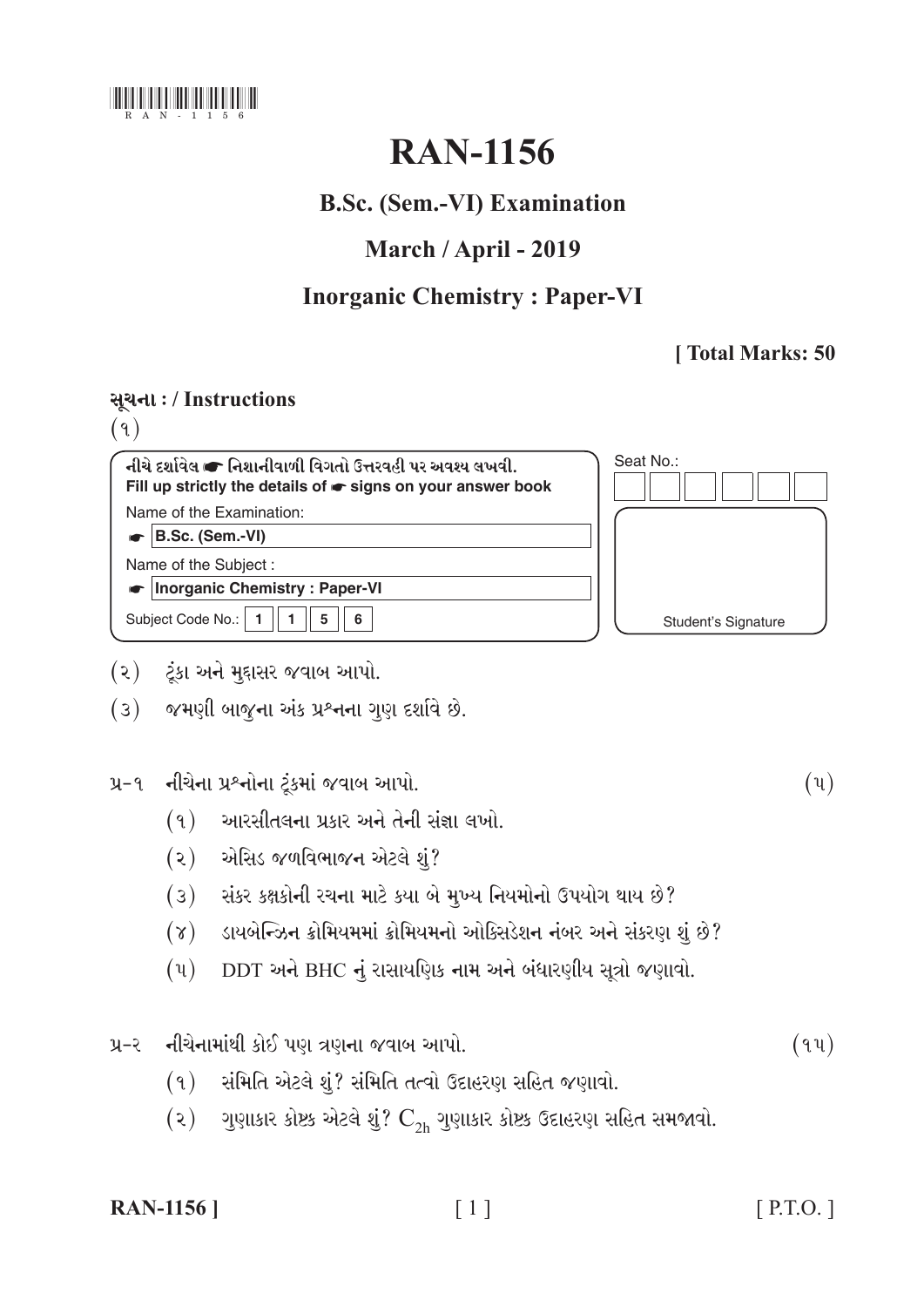- "NH<sub>3</sub>, અણુ માટેનો સમૂહ એબેલીયન સમૂહ નથી" પૂરવાર કરો.  $(3)$
- શોએનક્લાઈઝ સંજ્ઞાનો ખ્યાલ ઉદાહરણ સહિત સમજાવો.  $(\lambda)$
- સ્ટેગર્ડ ઈથેન માટે  $S_6^4 \equiv C_3^2$  અને  $S_6^3$ ,  $\equiv$  i સાબિત કરો.  $(\mathfrak{u})$
- નીચેનામાંથી કોઈ પણ ત્રણના જવાબ આપો.  $y - 3$ 
	- અષ્ટફલકીય સંકીર્ણોમાં લિગાન્ડ વિનિમય પ્રક્રિયાઓની  $\text{SN}_{1}$  કાર્યપધ્ઇતિ સમજાવો.  $(9)$
	- સંકીર્ણ સંયોજનમાં રેડોક્ષ પ્રક્રિયાઓ વિશે ટૂંકમાં જણાવો.  $\left( \mathcal{S}\right)$
	- સંકરણ એટલે શું? સંકરણ કક્ષકની રચના માટેના નિયમો જણાવો.  $(3)$
	- SP<sup>3</sup> સંકર કક્ષક માટે તેના તરંગવિધેયના સહગણકોની ગણતરી કરો.  $(\lambda)$
	- સાબિત કરો કે SP સંકરણના સંકર તરંગ વિધેયોનો સેટ સમાનીકરણ હોય છે અને  $(\mathfrak{y})$ એકબીજાને લંબત્વ હોય છે.
- પ્ર-૪ નીચેનામાંથી કોઈ પણ ત્રણના જવાબ આપો.
	- $(9)$ COD એટલે શું? COD માપવાની રીત વર્ણવો.
	- (૨) જળપ્રદૂષણ એટલે શું? કાર્બનિક પ્રદૂષકો અને તેની અસર સમજાવો.
	- કુલ દ્રાવિત ઘન એટલે શું? TDS માપવાની રીત વર્ણવો.  $(3)$
	- ધાત્વિક કાર્બનિક સંયોજન એટલે શું? ધાત્વિક કાર્બનિક સંયોજનોનું વર્ગીકરણ તેમાં  $(\gamma)$ રહેલા બંધને આધારે વર્ણવો.
	- $(4)$  ઝાઈસ આયનમાં રચના અને બંધની ચર્ચા કરો.

#### **ENGLISH VERSION**

Instructions:

- $(1)$ As per the instruction no. 1 of page no. 1.
- $(2)$ Give short and to the point answers.
- $(3)$ Figures to the right indicate full marks.
- $O-1$ Answer the following questions in brief.
	- $(1)$ Give the types of mirror planes with their symbols.
	- $(2)$ What is acid hydrolysis?
	- Which two important rules are used for construction of hybrid orbitals?  $(3)$
	- $(4)$ What is oxidation number and hybridization of chromium in dibenzene chromium.
	- Give the chemical name and structural formula of DDT and BHC.  $(5)$

**RAN-1156** 

 $\lceil 2 \rceil$ 

[Contd.]

 $\lceil 5 \rceil$ 

 $(94)$ 

 $(94)$